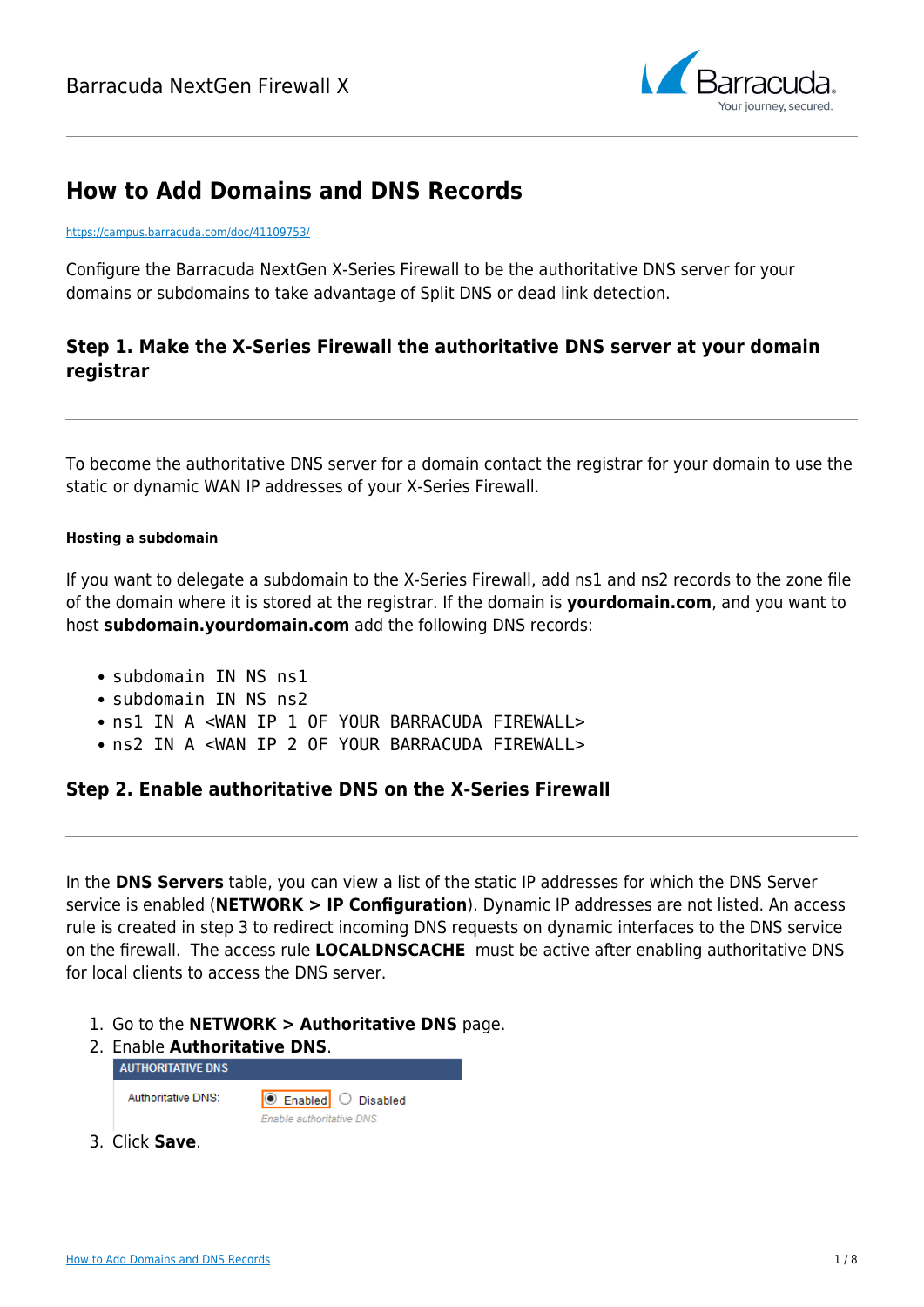

# **Step 3. (Dynamic WAN connections only) Create a redirect access rule**

To redirect DNS traffic for dynamic WAN interfaces you must redirect the incoming traffic to the authoritative DNS service.

- 1. Go to the **FIREWALL > Firewall Rules** page.
- 2. Click on **Add Access Rule**.
- 3. Create a **Redirect to Service** rule:
	- **Name**  Enter a name for the access rule, e.g. DHCP-2-ADNS
	- **Source** Select **Internet** and click **+**.
	- **Destination**  Select the network object for the dynamic interface and click **+**. Repeat for each dynamic WAN connection. E.g., **DHCP1 Local IP**
	- **Redirect To** Select **Authoritative DNS**.
- 4. Click **Save**.

| Action:<br>Redirect to Service                                                                   | Name:                       | DHCP-2-ADNS                                                                                                                          | IPS:                        | $\circ$<br>Yes<br>$\bigcirc$ No            |
|--------------------------------------------------------------------------------------------------|-----------------------------|--------------------------------------------------------------------------------------------------------------------------------------|-----------------------------|--------------------------------------------|
|                                                                                                  | Description:                | Redirect incoming DNS traffic on the first dhcp                                                                                      | <b>Application Control:</b> | © No<br>$\bigcirc$ Yes                     |
|                                                                                                  |                             | interface to the DNS server.                                                                                                         | <b>URL Filter:</b><br>.11   | $\circ$ Yes<br>$\bigcirc$ No               |
|                                                                                                  | Connection:                 | Default (SNAT)                                                                                                                       | <b>Virus Protection:</b>    | $\circ$ Yes $\circ$ No                     |
| DNAT (port forwarding) - Redirect traffic to a                                                   | <b>Adjust Bandwidth:</b>    | Internet                                                                                                                             | <b>SSL Inspection:</b>      | $\circ$ Yes $\circ$ No                     |
| <b>Bi-directional</b> - Source and destination<br>networks are interchangeable.<br><b>SOURCE</b> | Bi-directional:<br>Disable: | policy to be applied.<br>$\bigcirc$ Yes $\circledcirc$ No<br>$O$ Yes $\odot$ No<br><b>REDIRECT TO SERVICE DETAILS</b><br><b>Help</b> | <b>DESTINATION</b>          | require a valid Web Security subscription. |
|                                                                                                  | <b>Help</b><br>$\checkmark$ | The following protocols and port/protocol combinations                                                                               |                             | Help<br>$\checkmark$                       |
| Any                                                                                              | ÷                           | are automatically selected upon the chosen Service                                                                                   | Any<br>Ref: DHCP1 Local IP  | ÷<br>$\qquad \qquad$                       |
| <b>Ref: Internet</b>                                                                             |                             |                                                                                                                                      |                             |                                            |

5. Place the access rule toward the top of the ruleset so that no access rule before it matches incoming DNS traffic on dynamic interface(s).

### **Step 4. Add a domain**

Add a new domain to the ADNS configuration.

- 1. Go to the **NETWORK > Authoritative DNS** page.
- 2. In the **DNS RECORDS** section click on **Add New Domain**. The **DOMAIN** windows opens.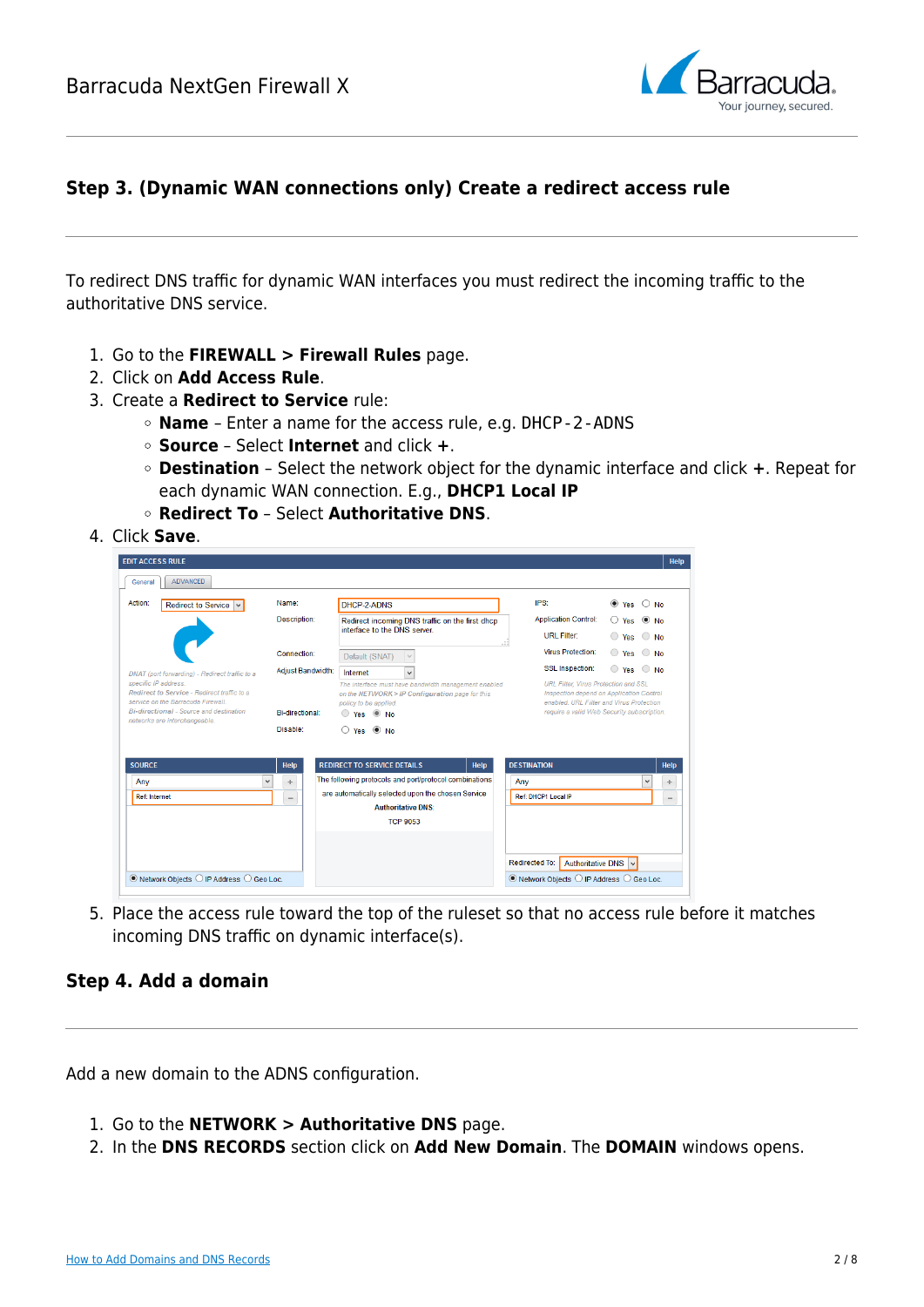

| Domain 2          |                                                                                                                                                                                                                                                 |
|-------------------|-------------------------------------------------------------------------------------------------------------------------------------------------------------------------------------------------------------------------------------------------|
| Domain:           | sub.yourdomain.com                                                                                                                                                                                                                              |
| View <sup>-</sup> | Internal<br>External<br><b>Both</b>                                                                                                                                                                                                             |
| TTI 1             | 2D<br>Length of time that the DNS record should be cached. Enter a number followed by D for<br>days, H for hours, W for weeks, or nothing for seconds. Example: 30 (30 seconds), 3H (3<br>hours). Recommended TTL for an A record: 2D (2 days). |
| Zone transfers:   | Enabled<br><b>Disabled</b><br>Enable to allow the transfer of the DNS zone file contents to a secondary DNS server.                                                                                                                             |

- 3. Enter the settings for the domain or subdomain:
	- **Domain** Enter the domain or subdomain. E.g., yourdomain.com or subdomain.yourdomain.com
	- **Access to Domain/Zone**
		- **Internal and External** The DNS Server answers queries from all networks.
		- **Internal**  The DNS Server answers queries from trusted networks.
		- **External** The DNS Server answers queries from untrusted networks.
	- **TTL (Time to Live)** This value determines how long DNS records are cached by recursive DNS servers. Use **D** for days, **H** for hours, **W** for weeks or nothing for seconds. Recommended TTL for a **A** records: 2D.
	- **Zone Transfers** Enable to allow recursive DNS server to cache DNS records. Disable to force clients to query the DNS server on the firewall directly for each DNS request. Default: enabled.
- 4. Click **Save**.

The domain or subdomain is now listed in the **DNS RECORDS** section. **NS** and **SOA** records are automatically created for the new domain. The **NS** records are set to the static IP addresses with the DNS server listener enabled.

| Domain                            | Name            | <b>Type</b> | TTL. | <b>Links</b> | IP         | Health | <b>Record Data</b>                               | Actions |
|-----------------------------------|-----------------|-------------|------|--------------|------------|--------|--------------------------------------------------|---------|
| $\boxdot$ subdomain.yourdomain.co |                 |             |      |              |            |        | <b>Add New Record</b>                            | ✔ 面     |
|                                   |                 | <b>SOA</b>  | 2D   |              |            |        | ns1.subdomain.yourdomain.com. admin.proxy.local. | ✔面      |
|                                   |                 |             |      |              |            |        | (1406022091 3600 3600 3600 3600)                 |         |
|                                   | ns3             | A           | 2D   | p1           | 10.0.10.6  | ◬      | 10.0.10.5                                        | ╱⋒      |
|                                   | ns <sub>1</sub> | Α           | 2D   | p3           | 62.99.0.68 | ◬      | 10.0.10.5                                        | ✔ 面     |
|                                   | ns2             | Α           | 2D   | p3:0         | 62.99.0.67 | ⚠      | 10.0.10.5                                        | ╱⋒      |
|                                   |                 | <b>NS</b>   | 2D   |              |            |        | ns3                                              | ✔ 面     |
|                                   |                 | <b>NS</b>   | 2D   |              |            |        | ns2                                              | ✔面      |
|                                   |                 | <b>NS</b>   | 2D   |              |            |        | ns <sub>1</sub>                                  | ✔ 面     |

### **Step 5. Add DNS records for the domain**

You can now create DNS records for your domain or subdomain.

1. Go to the **NETWORK > Authoritative DNS** page.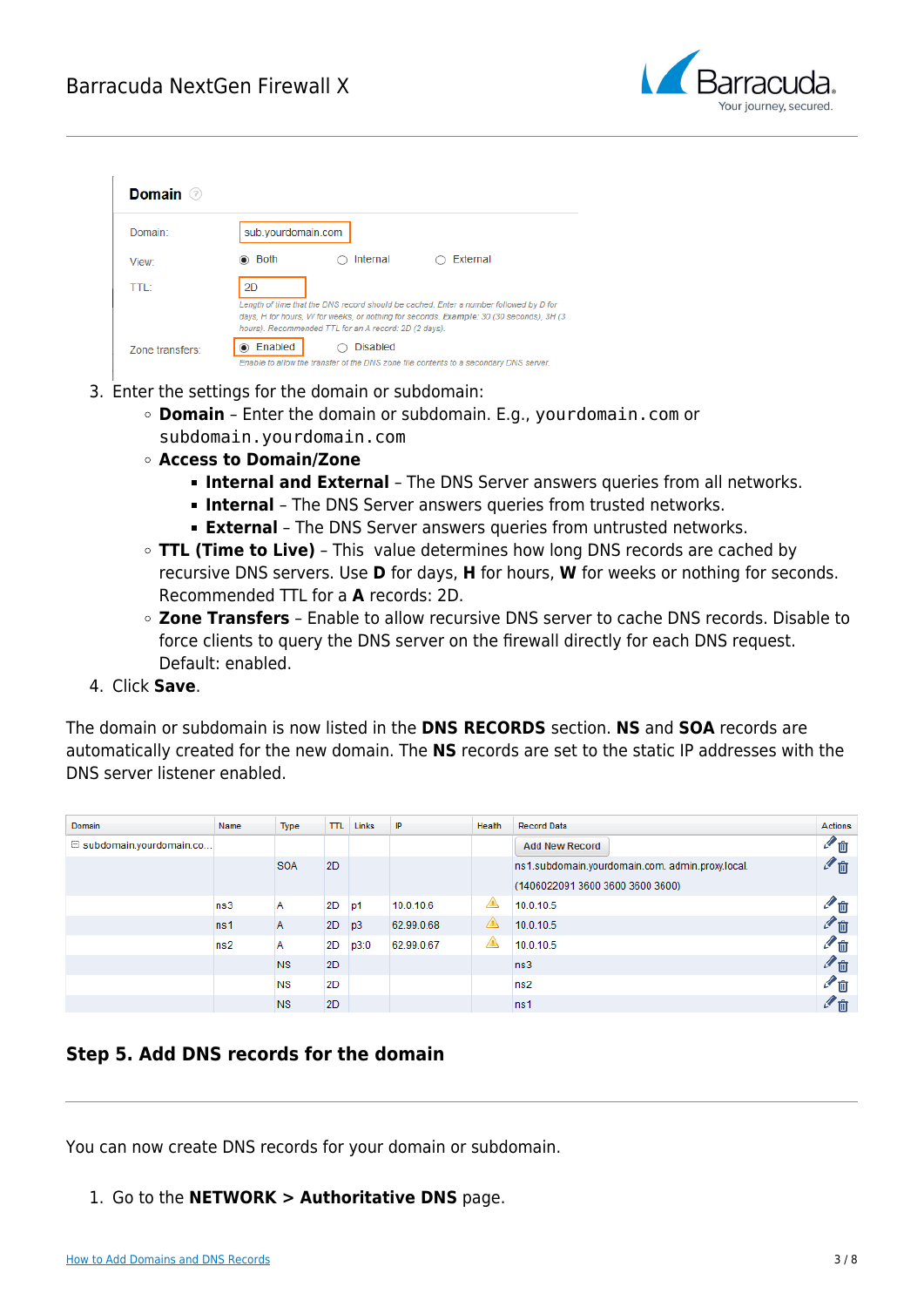

2. In the **DNS Records** section click on the **Add New Record** button in the **Record Data** column for your domain. The **DNS RECORD** window opens.

| Domain                            | Type       |     | <b>TTL</b> Record Data                            | Actions        |
|-----------------------------------|------------|-----|---------------------------------------------------|----------------|
| $\boxdot$ subdomain.yourdomain.co |            |     | <b>Add New Record</b>                             | 俪              |
|                                   | <b>SOA</b> | 2D. | Ins1.subdomain.yourdomain.com. admin.proxy.local. | $\mathbb{Z}$ m |
|                                   |            |     | se encononce acon acon acon acont                 |                |

- (1406022091 3600 3600 3600 3600)
- 3. Select the **Type** of **DNS Record**. E.g., testrecord
- 4. Enter the parameters required for the chosen DNS record type.

| <b>Record</b>                                | <b>Description</b>                                                                                                                                                                                                                                                                                                                                                                                                                                                                                                                                                    |
|----------------------------------------------|-----------------------------------------------------------------------------------------------------------------------------------------------------------------------------------------------------------------------------------------------------------------------------------------------------------------------------------------------------------------------------------------------------------------------------------------------------------------------------------------------------------------------------------------------------------------------|
| <b>Start of</b><br><b>Authority</b><br>(SOA) | The SOA record defines the global settings for the hosted domain or zone.<br>Only one SOA record is allowed per hosted domain or zone.                                                                                                                                                                                                                                                                                                                                                                                                                                |
| <b>Name Server</b><br>(NS)                   | NS records specify the authoritative name servers for this domain. One NS<br>record for each name server in the DNS Servers table is generated.                                                                                                                                                                                                                                                                                                                                                                                                                       |
| Address (A)                                  | A records map a hostname to an IP address. Each host inside the domain<br>should be represented by an A record. One A record is created for each<br>name server in the DNS Servers table. An A record is also created for each<br>matching domain name found in 1:1 NAT and Port Forwarding rules.                                                                                                                                                                                                                                                                    |
| Mail Exchanger<br>(MX)                       | MX records point to the email servers that are responsible for handling<br>email for a given domain. There should be an MX record for each email<br>server, including any backup email servers. If an email server lies within the<br>domain, it requires an A record for each name server. If the email server is<br>outside the domain, specify the FQDN of the server, ending with a dot.<br>Example: mail.my-isp.net                                                                                                                                              |
| Text (TXT)                                   | Text records allow text to be associated with a name. This can be used to<br>specify Sender Policy Framework (SPF) or DomainKeys records for the<br>domain.                                                                                                                                                                                                                                                                                                                                                                                                           |
| <b>Canonical</b><br>Name (CNAME)             | A CNAME record provides a mapping between this alias and the true, or<br>canonical, hostname of the computer. It is commonly used to hide changes<br>to the internal DNS structure. External users can use an unchanging alias<br>while the internal names are updated. If the real server is outside the<br>domain, specify the FQDN of the server, ending with a dot.<br>Example: server1.my-isp.net<br>If a domain name has a CNAME record associated with it, then it cannot<br>have any other record types. Do not use CNAME defined hostnames in MX<br>records. |
| <b>Service (SRV)</b>                         | Service records are used to store the location of newer protocols, such as<br>SIP, LDAP, IMAP, and HTTP.                                                                                                                                                                                                                                                                                                                                                                                                                                                              |
| <b>Pointer (PTR)</b>                         | PTR records point to a canonical name. The most common use is to provide<br>a way to associate a domain name with an IP address.                                                                                                                                                                                                                                                                                                                                                                                                                                      |
| Other (OTHER)                                | Use an OTHER record to add a type of DNS record that is not supported,<br>such as NAPTR.                                                                                                                                                                                                                                                                                                                                                                                                                                                                              |

5. Configure **IP Addresses** for the record (do this for all interfaces you want to use:

**LINKS** – Select the interface for which this response is valid. **ANY** is valid for all interfaces, **INTERNAL ONLY** only for requests coming from **Trusted Networks**.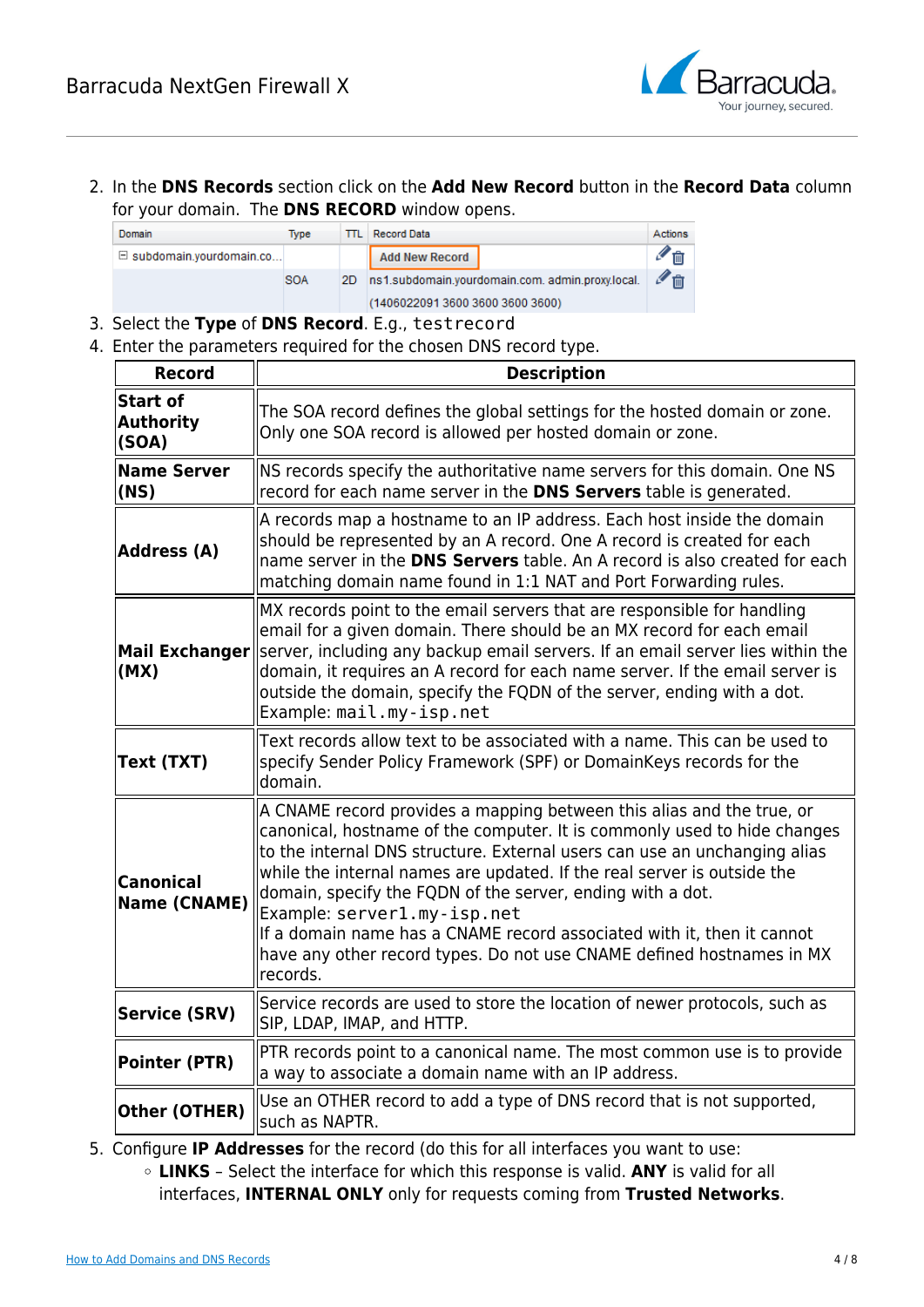

- **WAN IP ADDRESS** Enter the IP address which will be returned for DNS requests from the Internet.
- **LOCAL NETWORK** Enter the IP address which will be returned for DNS requests from **Trusted Networks**.

If a **Internal Only** and a WAN interface IP address exist for the same record, the WAN IP ADDRESS and the Internal Only IP address will be returned when queried from the internal network. Always define a **Local Network** for WAN interfaces to avoid this behavior.

- **HEALTH CHECK** Select the health check type: **Ping, DNS, Host:Port**. The **TARGET** will be checked by this method periodically to verify that the link is still up. When the health check fails this IP address is removed from the DNS response. Default Interval: 60 seconds.
- **TARGET** The **IP address**, **DNS name**, or **Host:Port** target which will be checked periodically. Use a health check target that is behind the interface chosen as the **LINK**. Default interval: 120 seconds

| ı<br>-<br>л<br>. . |  |
|--------------------|--|
|                    |  |

| <b>DNS RECORD</b> |                                                                                                                                |                           |
|-------------------|--------------------------------------------------------------------------------------------------------------------------------|---------------------------|
| Domain            | subdomain.yourdomain.com.                                                                                                      |                           |
| <b>Type</b>       | A<br>$\checkmark$                                                                                                              |                           |
|                   | An A record maps a hostname to an IP address. Each host inside the domain should have an A record. Do not create A records     |                           |
|                   | for hosts outside the hosted domain                                                                                            |                           |
| Name:             | testrecord                                                                                                                     |                           |
|                   | Host name inside the domain. Example: www.for: www.example.com                                                                 |                           |
|                   |                                                                                                                                |                           |
| TTL:              | 2D                                                                                                                             |                           |
|                   | Length of time that this DNS record can be cached. Enter a number followed by D for days, H for hours, W for weeks, or nothing |                           |
|                   | for seconds. Recommended: 30 (30 seconds) for A records and 2D (2 days) for all other records.                                 |                           |
| IP Addresses:     | <b>LOCAL NETWORK</b><br><b>LINKS</b><br><b>WAN IP ADDRESS</b><br><b>HEALTH CHECK</b><br><b>TARGET</b>                          |                           |
|                   | $\vee$ 8.8.8.8<br>62.99.0.67<br>$10.0 \cdot 10.40$<br>Ping<br>p3:0<br>$\mathsf{v}$<br>v                                        |                           |
|                   | p2<br>194.93.0.198<br>10.0.10.40<br>Ping<br>194.93.0.198                                                                       | $\sim$                    |
|                   | D <sub>3</sub><br>62.99.0.68<br>8.8.8.8<br>10.0.10.40<br>Ping                                                                  | $\ddot{\phantom{1}}$<br>٠ |

- 7. Repeat 5. and 6. for the other interfaces if necessary.
- 8. Click **Save**.

The DNS records are now listed in the **DNS RECORDS** section. Refresh the page until the health check checks for all records turn green.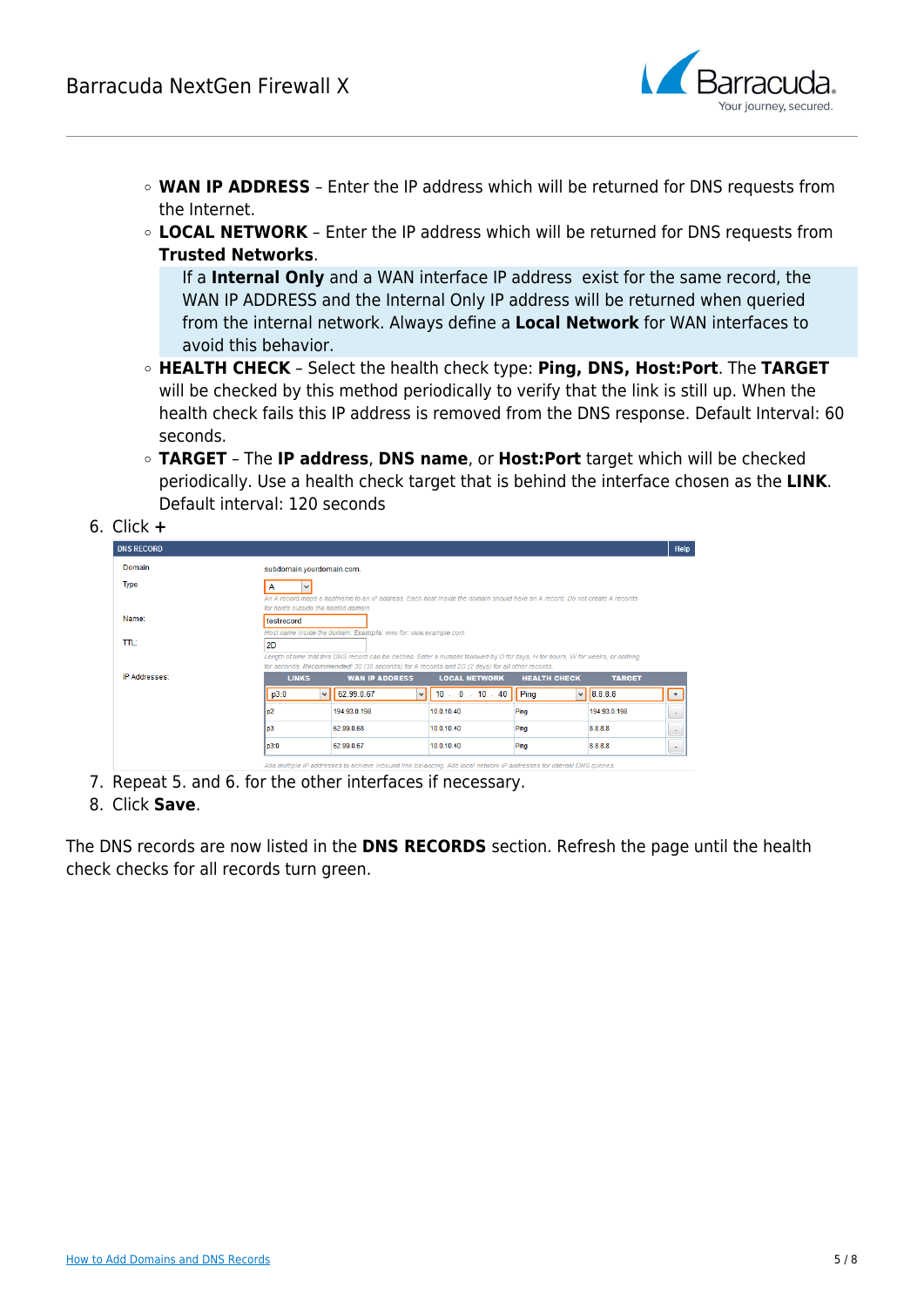

#### **DNS RECORDS**

| <b>Add New Domain</b>             |            |                |                |       |              |        |                                                  |         |
|-----------------------------------|------------|----------------|----------------|-------|--------------|--------|--------------------------------------------------|---------|
| Domain                            | Name       | <b>Type</b>    | <b>TTL</b>     | Links | IP           | Health | <b>Record Data</b>                               | Actions |
| $\boxdot$ subdomain.yourdomain.co |            |                |                |       |              |        | <b>Add New Record</b>                            | ╱⋒      |
|                                   |            | <b>SOA</b>     | 2 <sub>D</sub> |       |              |        | ns1.subdomain.yourdomain.com. admin.proxy.local. | ✔面      |
|                                   |            |                |                |       |              |        | (1406022091 3600 3600 3600 3600)                 |         |
|                                   | ns3        | Α              | 2D             | p1    | 10.0.10.6    | ◬      | 10.0.10.5                                        | ✔ 面     |
|                                   | a          | $\overline{A}$ | 2D             | any   | 62.99.0.68   | ◬      | 10.0.10.40                                       | ✔ 面     |
|                                   | testrecord | Α              | 2D             | p2    | 194.93.0.198 | ◬      | 10.0.10.40                                       | ✔ 面     |
|                                   |            |                |                | p3    | 62.99.0.68   | ◬      | 10.0.10.40                                       |         |
|                                   |            |                |                | p3:0  | 62.99.0.67   | ◬      | 10.0.10.40                                       |         |
|                                   | ns1        | $\overline{A}$ | 2D             | p3    | 62.99.0.68   | ◬      | 10.0.10.5                                        | ✔ 面     |
|                                   | ns2        | Α              | 2D             | p3:0  | 62.99.0.67   | ◬      | 10.0.10.5                                        | ◢▥      |
|                                   |            | <b>NS</b>      | 2D             |       |              |        | ns3                                              | ✔ 面     |
|                                   |            | <b>NS</b>      | 2D             |       |              |        | ns2                                              | ◢▥      |
|                                   |            | <b>NS</b>      | 2D             |       |              |        | ns1                                              | ◢▥      |

### **Step 6. Test your DNS records**

From a host on the Internet, run.

nslookup - [YOUR WAN IP WITH DNS SERVER ENABLED]

Enter the domain names and verify that the WAN IP address for the interface or ANY IP Address is returned.

Repeat with a host in your local network

```
nslookup - [LOCAL IP OF YOUR BARRACUDA FIREWALL WITH DNS SERVER ENABLED]
```
Enter the domain names and verify that the LOCAL NETWORKS IP for the interface or ANY IP Address is returned.

When not using the X-Series Firewall DNS directly, it might take some time for your changes to be distributed throughout the Internet. A new domain name might take up to a day until it is accessible via other DNS servers. If the DNS record is modified, any server on the Internet that has the old DNS records will not request an update until the TTL of the original record has expired.

### **Expert Settings**

To change expert settings for the ADNS service append the following string to the URL: &expert=1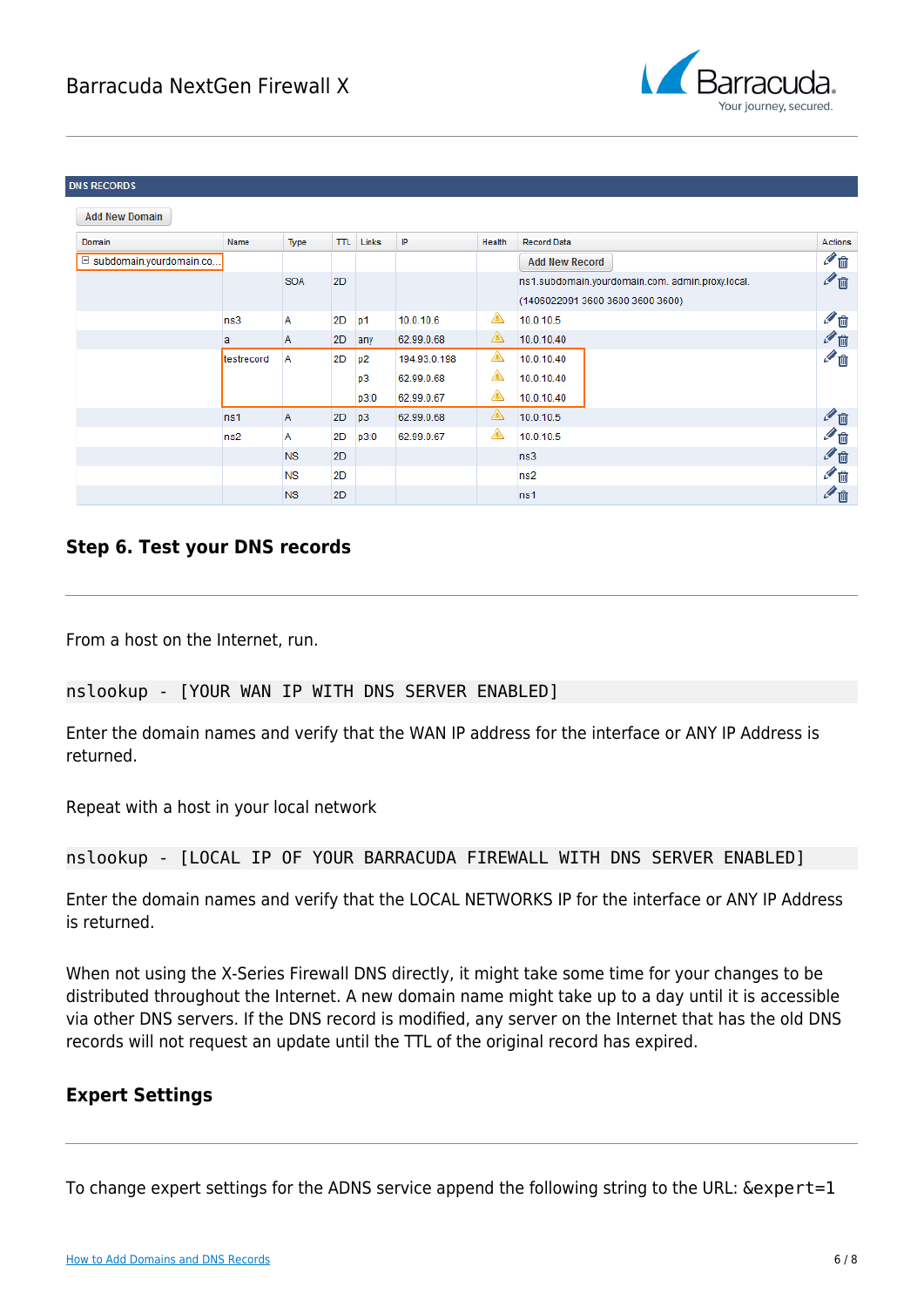# Barracuda NextGen Firewall X



| =adns&user=admir <mark>&amp;expert=1</mark> |  |
|---------------------------------------------|--|
|                                             |  |

- **Health Check interval** Time interval in seconds between health checks.
- **Update Dynamic Interface IP every** Interval in seconds for checks of IP changes to dynamic interfaces